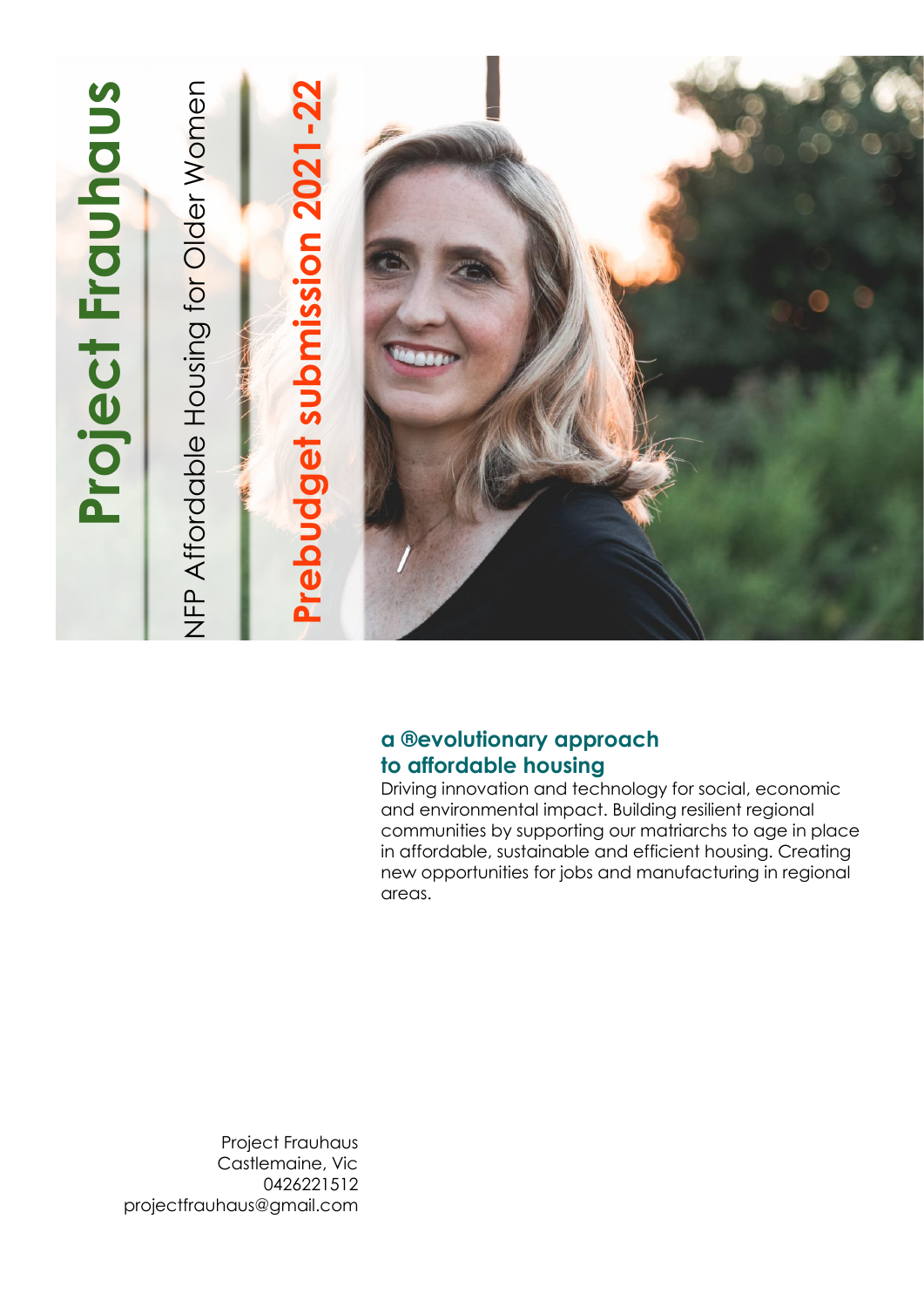Driving innovation and technology for social, economic and environmental impact. Building resilient regional communities by supporting our matriarchs to age in place in affordable, sustainable and efficient housing. Creating new opportunities for jobs and manufacturing in regional areas.

# Key Points

- Affordable Housing (focus on older women).
- Reginal (Victoria and Tasmania)
- Driving Innovation and Disruptive Technology in residential construction
- Prioritising Sustainability and Efficiency,
- Creating opportunities for women in STEM.
- R & D of Digital FinTech to develop sustainable funding models for Affordable Housing developments for
- Housing First principles for social, economic and environmental benefit.
- Creating jobs and supporting manufacturing in regional areas
- Build resilient communities by supporting the matriarchs, who are often the heart of every regional community.

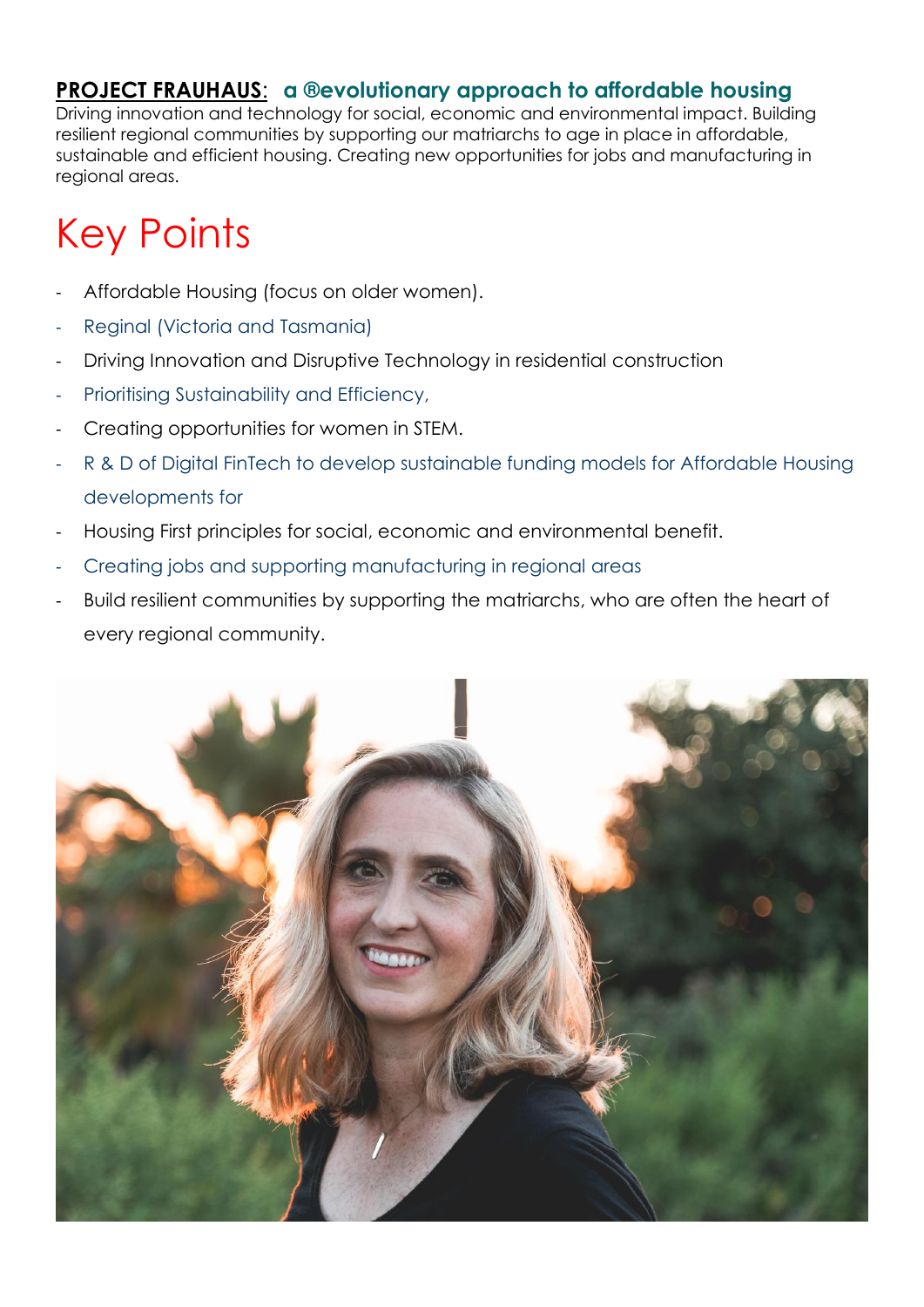Driving innovation and technology for social, economic and environmental impact. Building resilient regional communities by supporting our matriarchs to age in place in affordable, sustainable and efficient housing. Creating new opportunities for jobs and manufacturing in regional areas.

## About Project Frauhaus

We believe our NFP can be an innovative champion for social and environmental impact.

On the social side, we believe that your daughter, mother or grandmother, should never be searching for somewhere to live. Housing stress for older women creates ongoing issues in relation to health, finances, employment, and leaves them vulnerable to abuse in inappropriate and dangerous living scenarios.

Environmentally, we believe that residential housing needs an overhaul. We are collaborating with industry and universities to develop and use more sustainable and efficient materials and forms of construction in our Affordable Housing.

Housing insecurity affects most Australians, but particularly older women, who may be scaling back on work and moving into a lower income bracket. They also have around 1/3 of the superannuation that men do, so they potential to buy a home outright is limited and these women do not fit lending criteria. These women cannot access social housing and are trapped in the escalating private rental market.

**On any given night in Australia, roughly 50,000 women are homeless and 59% of those using housing support services are women**. There is almost no housing stock for single women without children, so if they don't qualify for social housing, these women fall through the cracks. **40 women are turned away from homelessness services every day in Victoria.**

Currently, there is a real shortage of housing stock in regional areas for single women. Most affordable housing is designed for families. We aim to provide amazing housing solutions for those matriarchs who are struggling. We hope to develop three small infill housing projects in established communities in regional Victoria and Tasmania.

We are well qualified to find solutions to these issues. We are a small but committed group of people with professional careers in health, environmental design, urban design, community project management, and funding in the NFP sector. Some of us have intimate knowledge and experience of the housing issues and risk of homelessness in regional Victoria and Tasmania.

#### The Cost to Our Community

The figure is hard to imagine, but the cost is vast and includes the impacts on health and the health system, employment/unemployment, financial, and affects the women and the wider community.

### Affordable Housing as a Core Business and Project Frauhaus Strategic Plan 2020-24

Affordable housing is now an 'asset class' and we aim to grow our NFP through housing developments and we aim to create an offshoot social enterprise (matriARCH) that champions our well designed, efficient and sustainable compact homes by retailing them to the public. We also aim to explore blockchain technology and FinTech as another way of funding our Affordable Housing projects in the future. There's never been a better time to launch our project.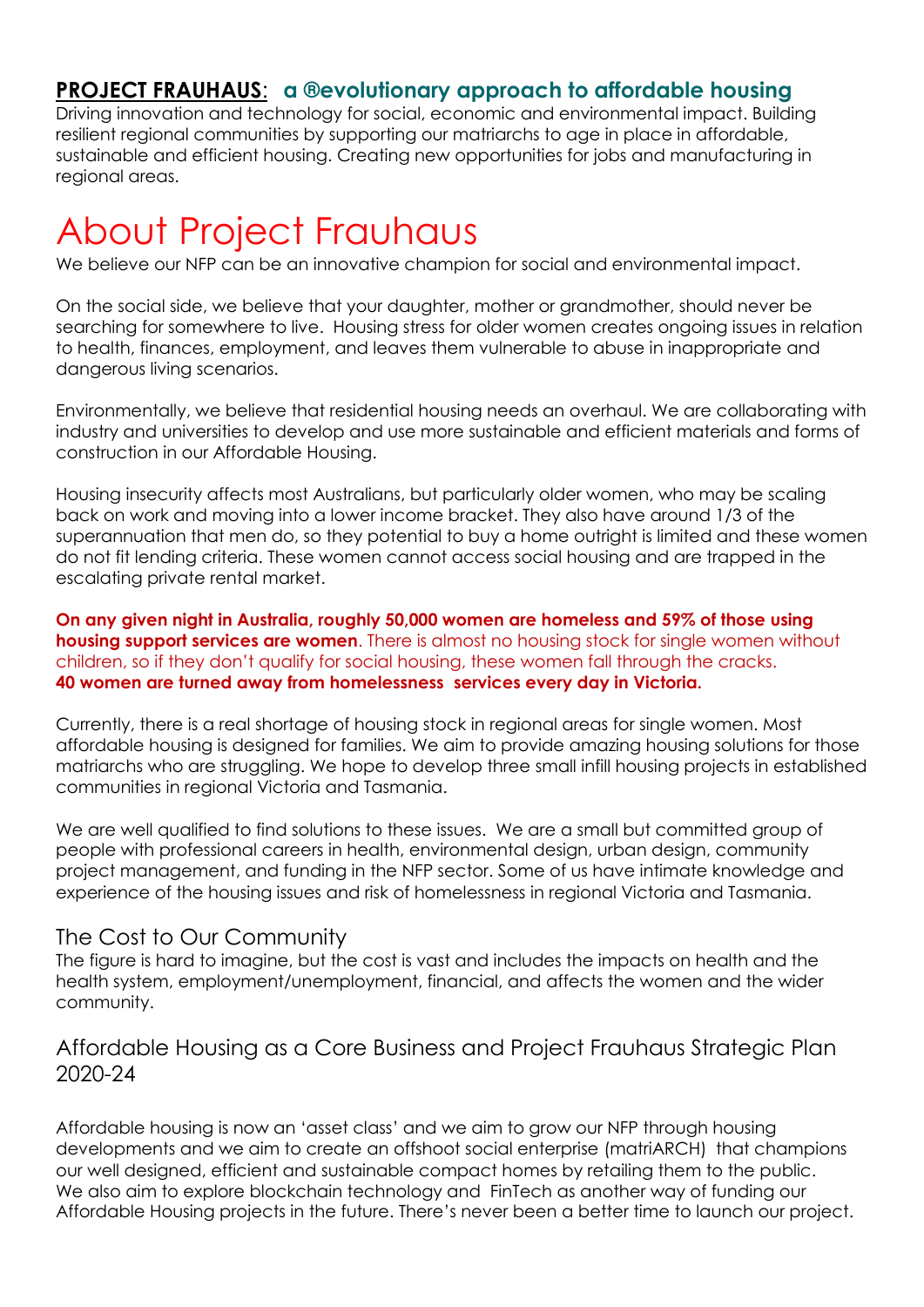Driving innovation and technology for social, economic and environmental impact. Building resilient regional communities by supporting our matriarchs to age in place in affordable, sustainable and efficient housing. Creating new opportunities for jobs and manufacturing in regional areas.

## Our vision

Our vision is for all women to have safe, secure and sustainable living environments that enable them to age comfortably in community and as valued members of society.

## Our Mission

Our homes and communities are shaped to lift the spirits and demonstrate respect for Mother Earth and the matriarchs of our society. We create environmentally sustainable homes for older women that showcase the latest technological developments in architectural design and construction and provide housing security, affordability and efficiency.

### Our Goals

Goal 1 - To provide long-term affordable housing for women over 50 who are at risk of facing homelessness but unable to access other forms of affordable and social housing.

Goal 2 - To learn from and employ the latest housing design and construction technologies and methods to achieve high levels of environmental performance, shorter construction times and a lower carbon footprint.

Goal 3 - To design homes and shared spaces to facilitate a sense of community among residents.

Goal 4 - To design beautiful, functional and efficient homes to enable women to live generously within a small footprint.

Goal 5 - To pursue innovative methods of funding and financing for affordable housing.

Goal 6 - To develop partnerships with organizations in manufacturing, research and technology who share our vision for social and environmental impact.